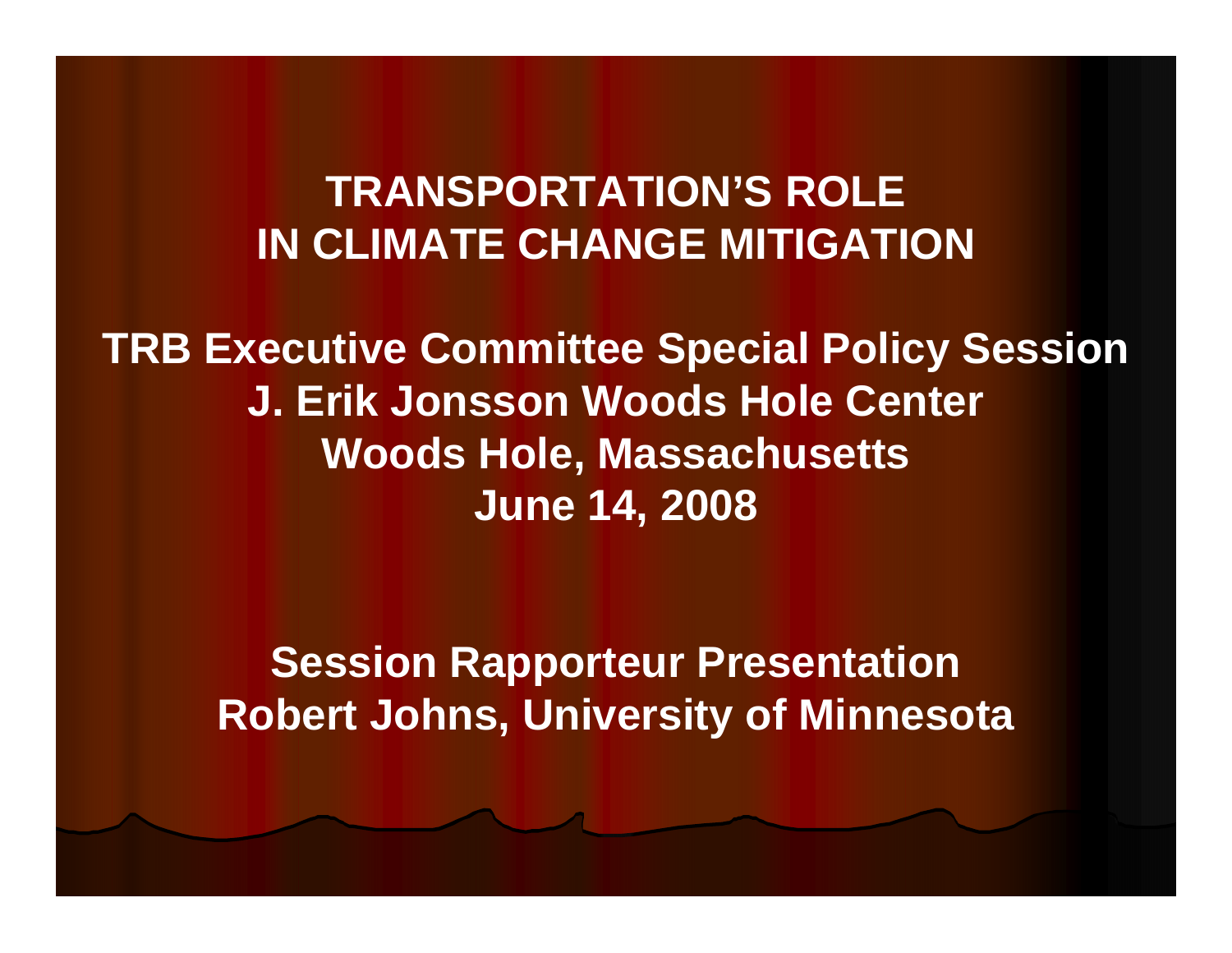# **EMIL FRANKEL**

- Growing awareness about transportation and climate change in transportation community
- Connection not strong with elected leaders—few are involving state DOTs
- Transportation's dependence on oil is not sustainable
- Need to maintain transportation's role in enabling economic growth
- GHG reduction in transportation is a daunting task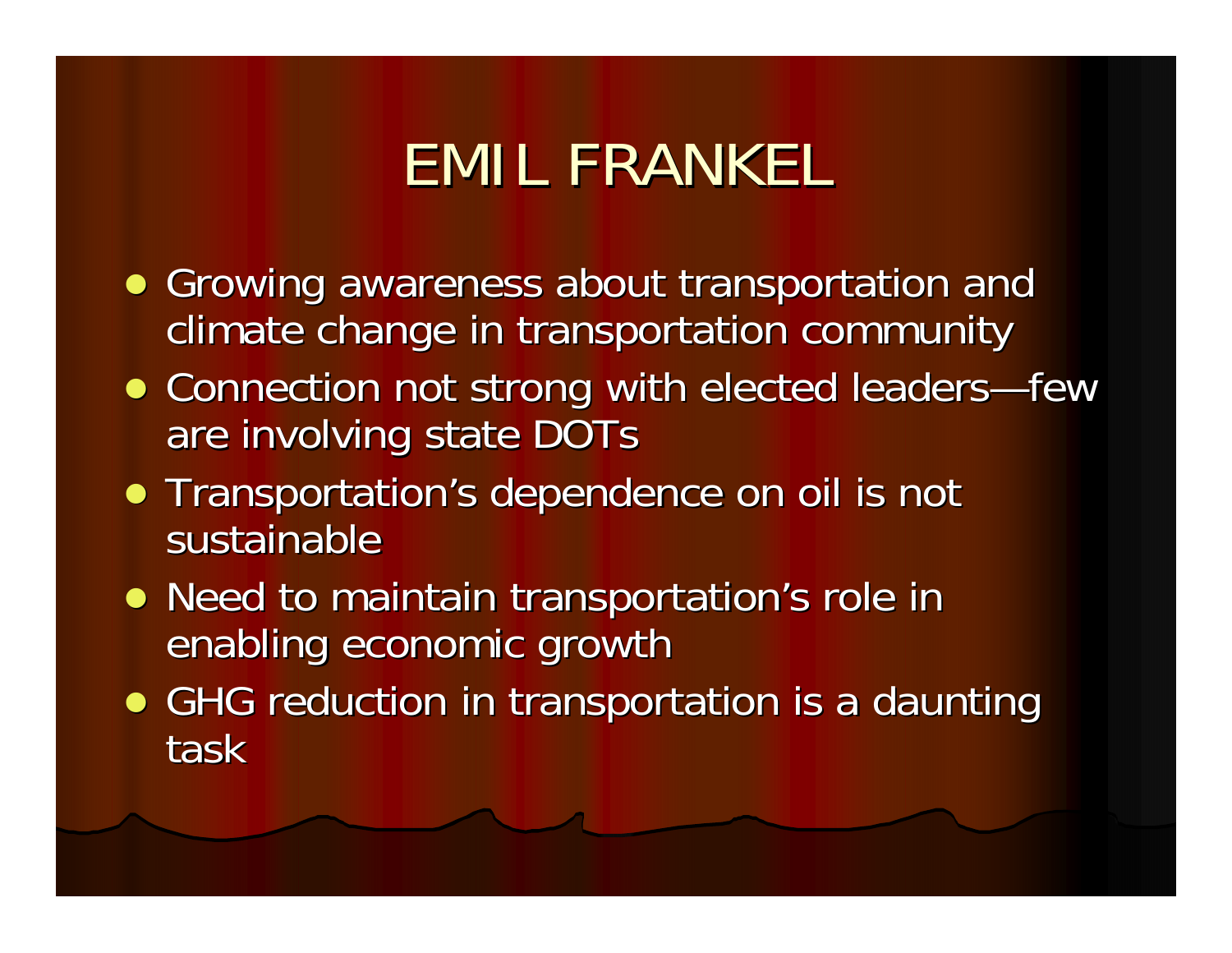## RICHARD SCHMALENSEE

- **•** If no policy change, risk is substantial
- Temperature impacts of GHG uncertain, but can estimate range
- Many sectors, many gases—need comprehensive, economy-wide strategy
- Challenge is global—China, India, developing countries
- Cap & trade is key strategy for GHG reduction
- Transportation GHG cuts difficult—need R&D, major innovations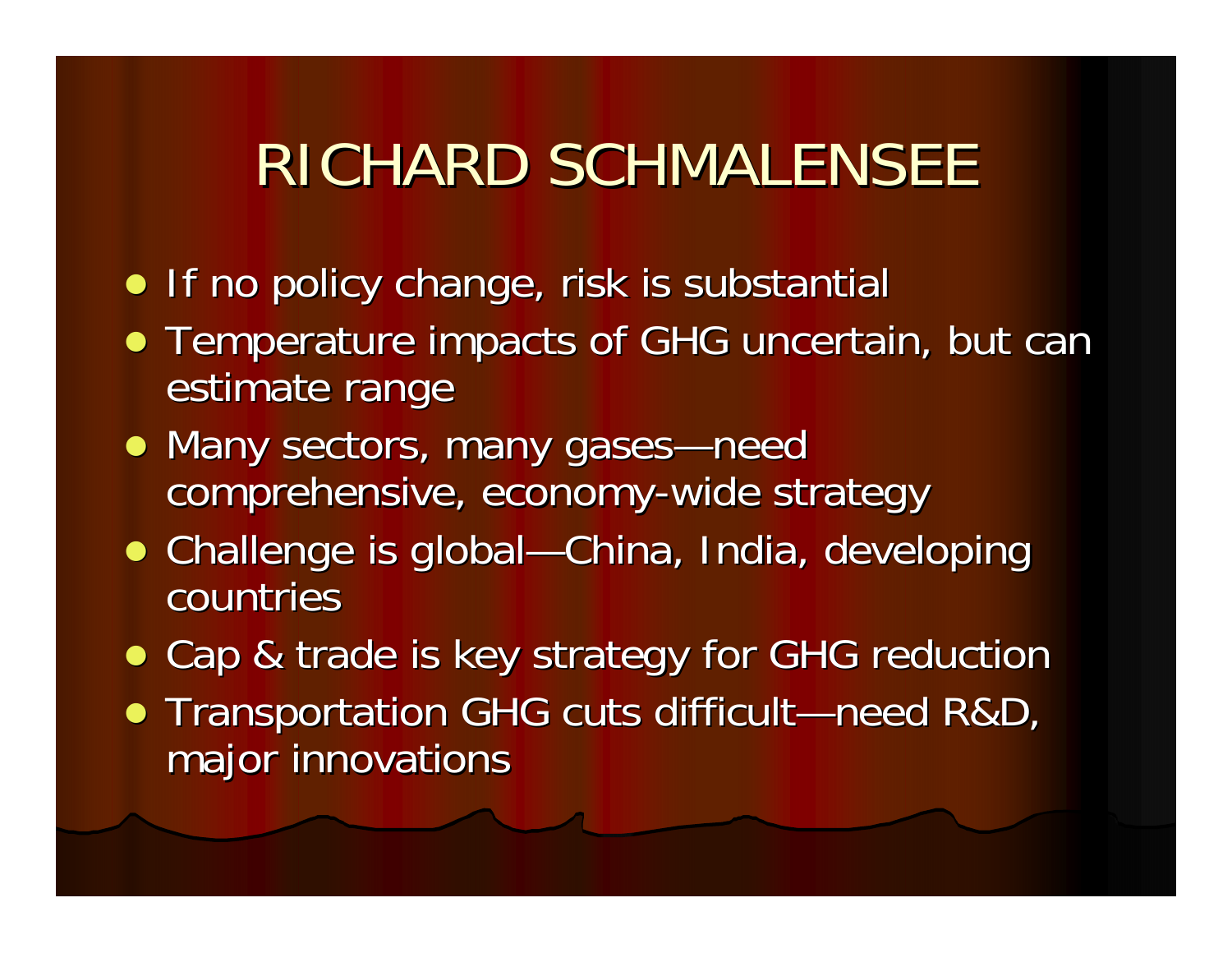# JOHN HEYWOOD

- Petroleum use will continue to increase
- 30% to 50% GHG reduction feasible over net 20-40 years with vehicle innovations years with vehicle innovations
- Uncertain path, no compelling strategy—powertrains, fuels, etc.
- Innovation trade-offs: vehicle performance vs. fuel consumption consumption
- GHG reduction more difficult than reduction in fuel **consumption**
- Impact of advanced technology vehicles greater in long term than near term
- Need R&D, fleet studies, data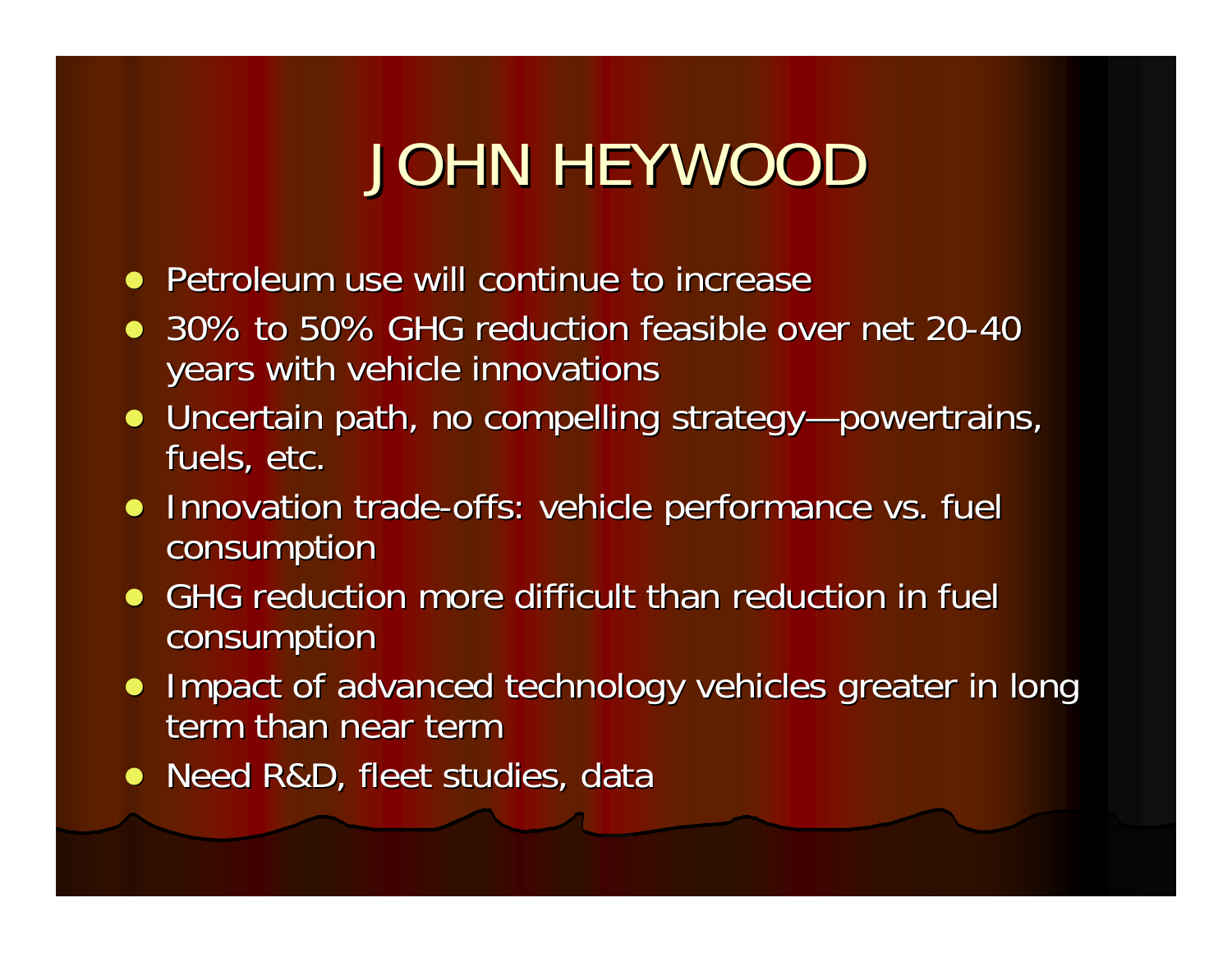# STEVE WINKELMAN

- $\bullet$  Three legs of stool: vehicles, fuels, VMT
- **GHG reduction from VMT most challenging**
- **•** Fuel and vehicle innovations not enough
- VMT growth can cancel benefits of CAFE and fuel innovations fuel innovations
- Current VMT changes uncertain—most likely not a permanent shift a permanent shift and a permanent shift and a
- Need R&D Need R&D—lack of data, models, and analysis l<br>methodologies
- Potential Congressional directions: VMT goals, tie GHG to funding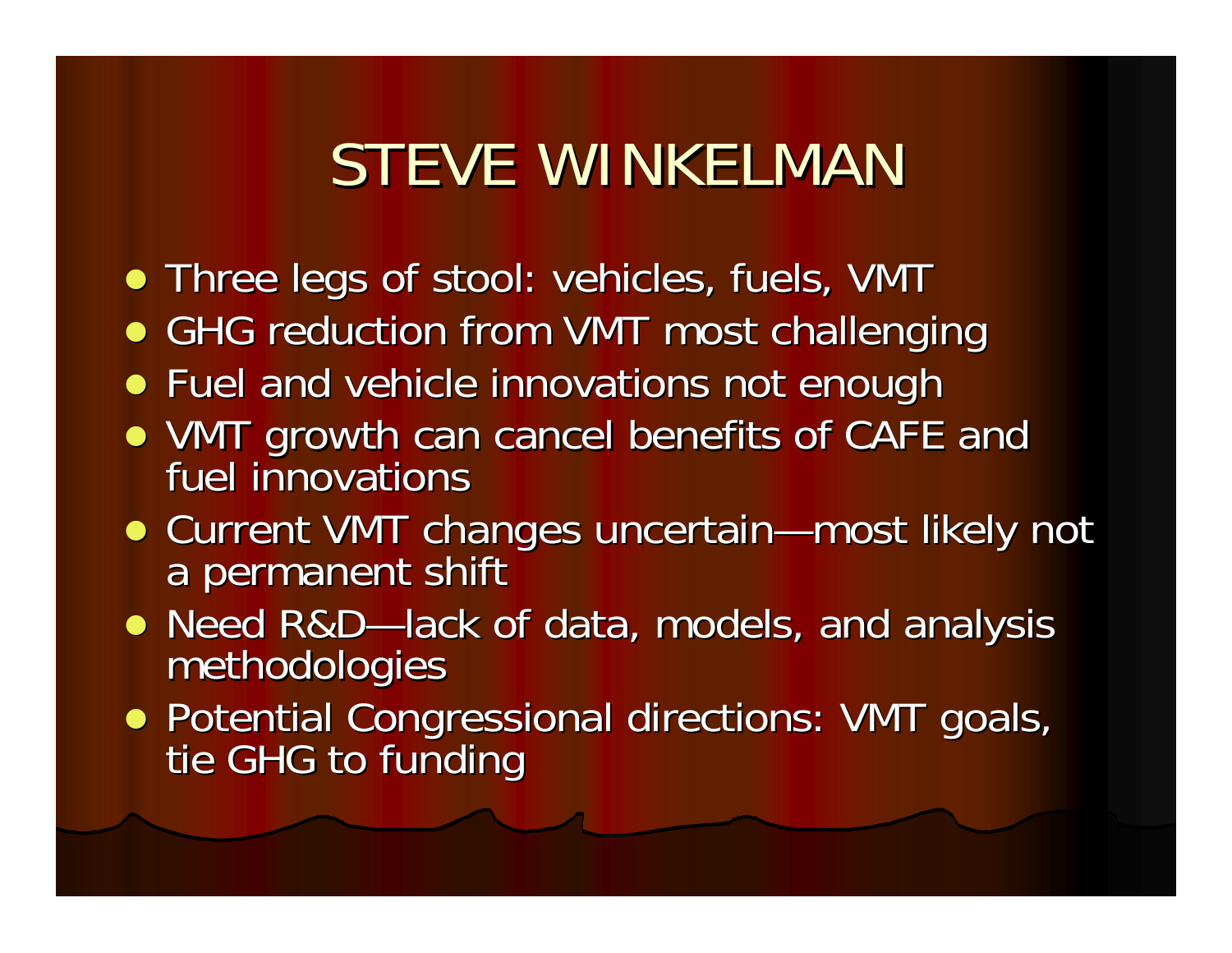## UNCERTAINTY: "SMART PEOPLE" DISAGREE"

- Are we in a new environment? A major shift?
- When will oil become too expensive?
- What are implications of GHG policies for freight transportation?
- Bottoms-up increments vs. economy-wide approaches?
- Difficult to grasp necessary concrete actions
- How much change is required in living patterns?
- $\bullet$ Does VMT emphasis let vehicle and fuel innovators off the hook?
- How can we develop a global strategy? (institutional limitations)
- "This is depressing."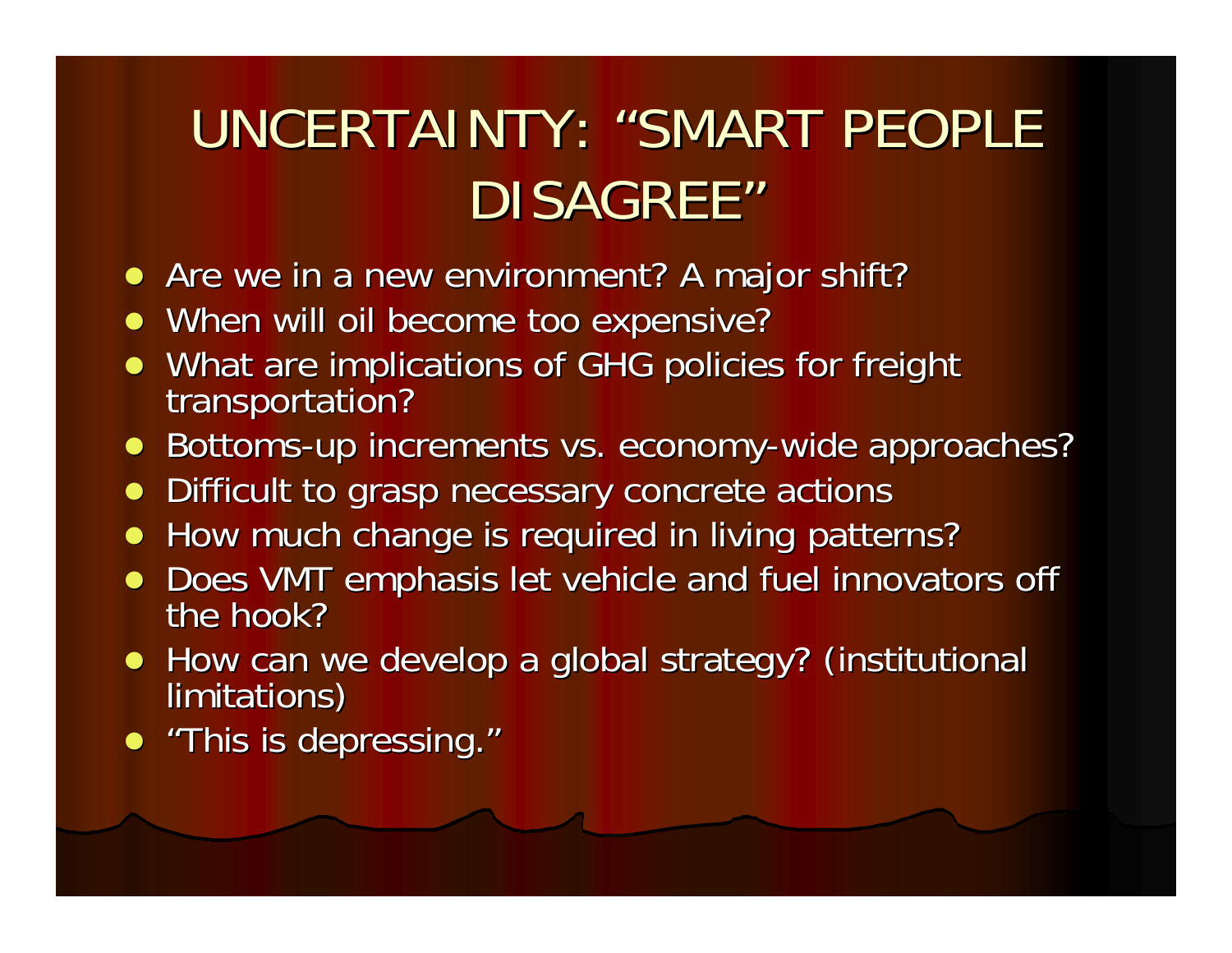#### POSITIVE DIRECTIONS : "VISION **:**OVER PRECISION"

- We know oil is going to get more expensive
- Pressures driving major change: climate, price of gas, security
- Signals of progress: media, students, elected leaders, Europe
- We are just beginning: need humility and integrated strategic framework
- Need to focus on all strategies: vehicles, fuels, VMT
- Cap & trade is key, requiring institutional development
- Technology breakthroughs are essential, especially for developing countries
- Need global engagement and leadership
- "Hope lies on the other side of realism."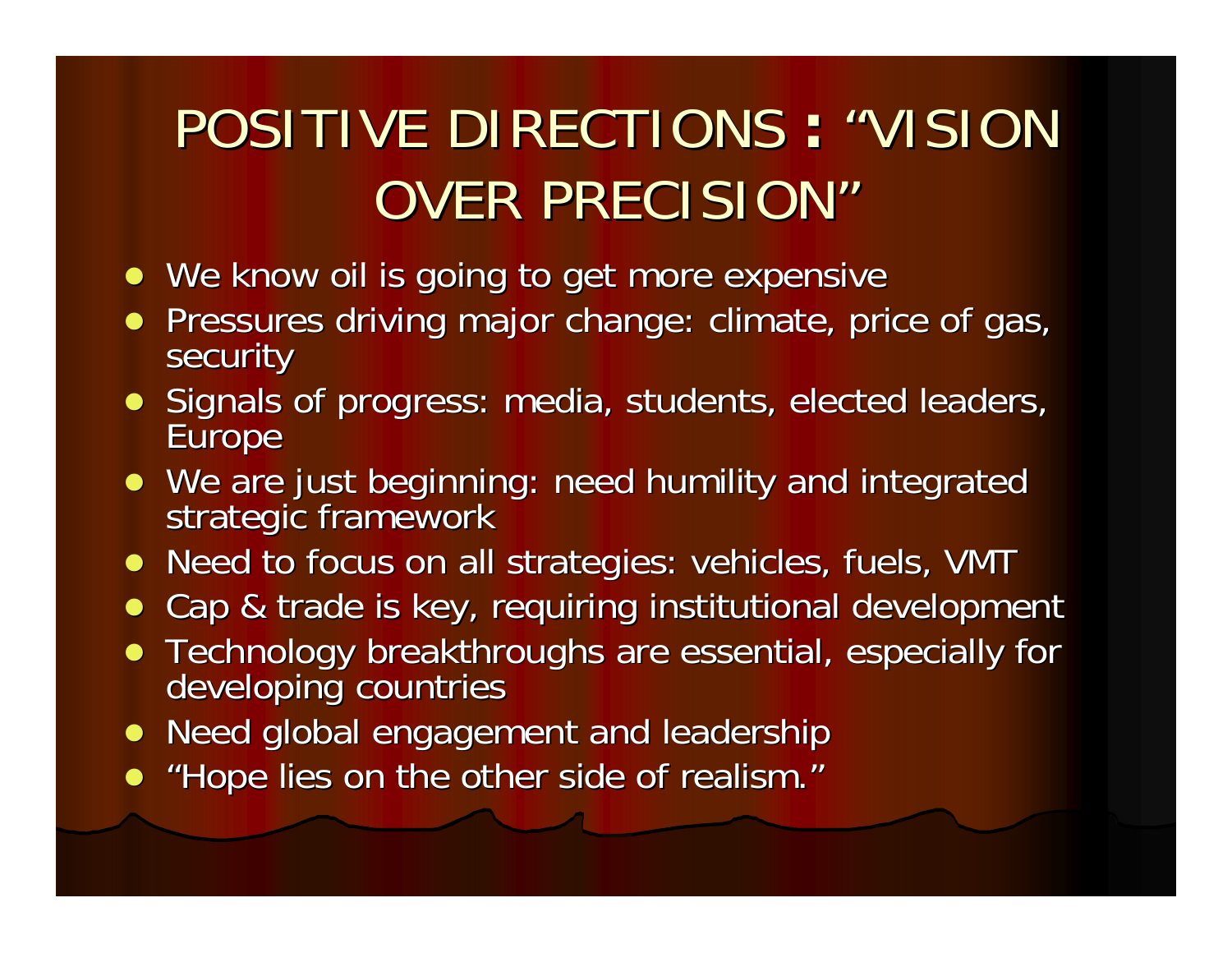## POTENTIAL ACTIONS FOR RESEARCH COMMUNITY

- **•** Exciting, rich environment for research and learning
- $\bullet$ Expand the boundary of how we think of transportation
- $\bullet$ Taking the lead helps engage the global community Taking the lead helps engage the global community

#### $\bullet$ Research Opportunities:

- Fuels—alternatives, impacts
- Vehicles—powertrains, batteries
- VMT reduction strategies—land use, policy options
- Performance measures/analyses—data, modeling, methodologies
- Basic and applied research
	- Research universities—new knowledge, global benefits
	- $\bullet$ • Think tanks—power of fact-based advocacy
	- Consultants, private sector—applications, technology transfer